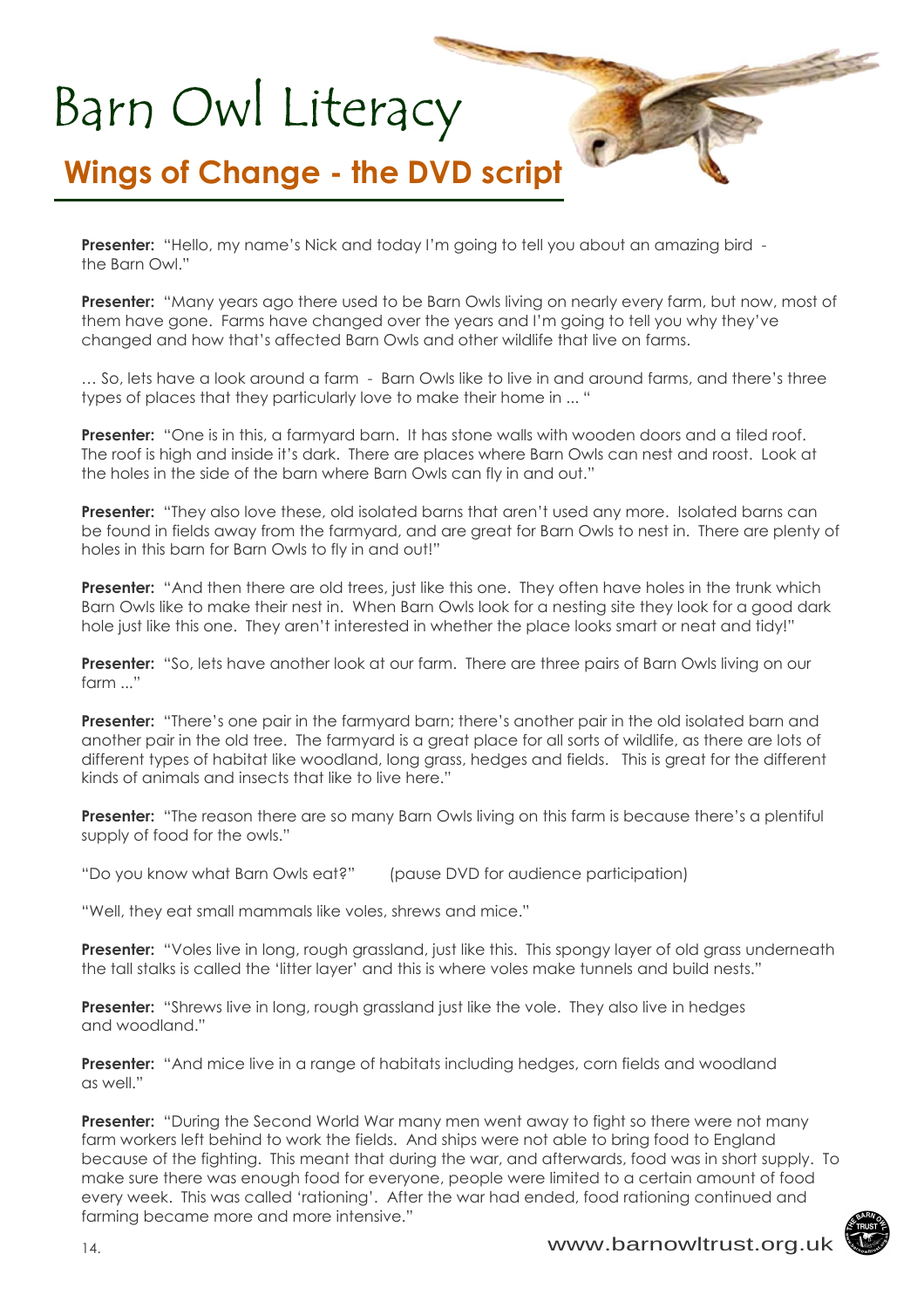#### **Wings of Change - the DVD script**

**Presenter: "**And so Farmer Joe here, he thinks. "

"Well, if farming is becoming more intensive, how can I produce more food? ...."

**Presenter:** "... I already grow some wheat. I've got some cows, a few sheep and some chickens. How could I increase my yield?"

**Presenter: "**And then he has a good idea."

"I know what I can do. I'll grow more wheat. I'll buy one of those new machines …"

**Presenter:** "They use it for harvesting the wheat. It's a huge machine and it's called a combine harvester."

**Presenter: "**The farmer hasn't got enough money to buy a new combine harvester. So what can he do?"

PAUSE DVD TO ASK THE AUDIENCE.

"He goes to the bank, and the bank manager says: " That's a great idea. You can borrow this money to pay for the combine harvester but it's only a loan and you must pay it back later."

**Presenter:** "He buys the new machine, ploughs the fields and plants his wheat. The hot, sunny weather helps the crop to grow and when the golden ears of wheat are ripe and ready, the farmer goes out to bring in the harvest, driving his brand new combine harvester."

**Presenter:** "He ploughs up and down the fields but it's really difficult. These fields are too small. It's very hard to manoeuvre this combine harvester in such a small space and it's taking such a long time to turn it around all the time …"

**Presenter:** "So when he finishes the harvest, he thinks ..." "How can I make this job easier next time?"

**"**And he has another idea."

"Next time, before I sow the seeds, I'll make the fields larger so that it's easier and quicker to drive my combine harvester up and down. I can't take out all of those hedges by myself. It's too much work."

**Presenter:** "So again, he borrows some money from the bank."

**Presenter:** "And he employs a man with a massive bulldozer to come to the farm ...."

**Presenter: "**The man driving the bulldozer takes away all the hedges that were making it difficult for the combine harvester to work in the small fields. Farmer Joe ploughs up all the rough grass to prepare the ground for planting crops. The bulldozer pushes over the old tree and then they burn it. The job is finished and the field is so much larger than before."

**Presenter:** "The farmer is now producing great quantities of wheat to make plenty of loaves of bread and cakes to feed the population. But how many pairs of Barn Owls are left on the farm now?"

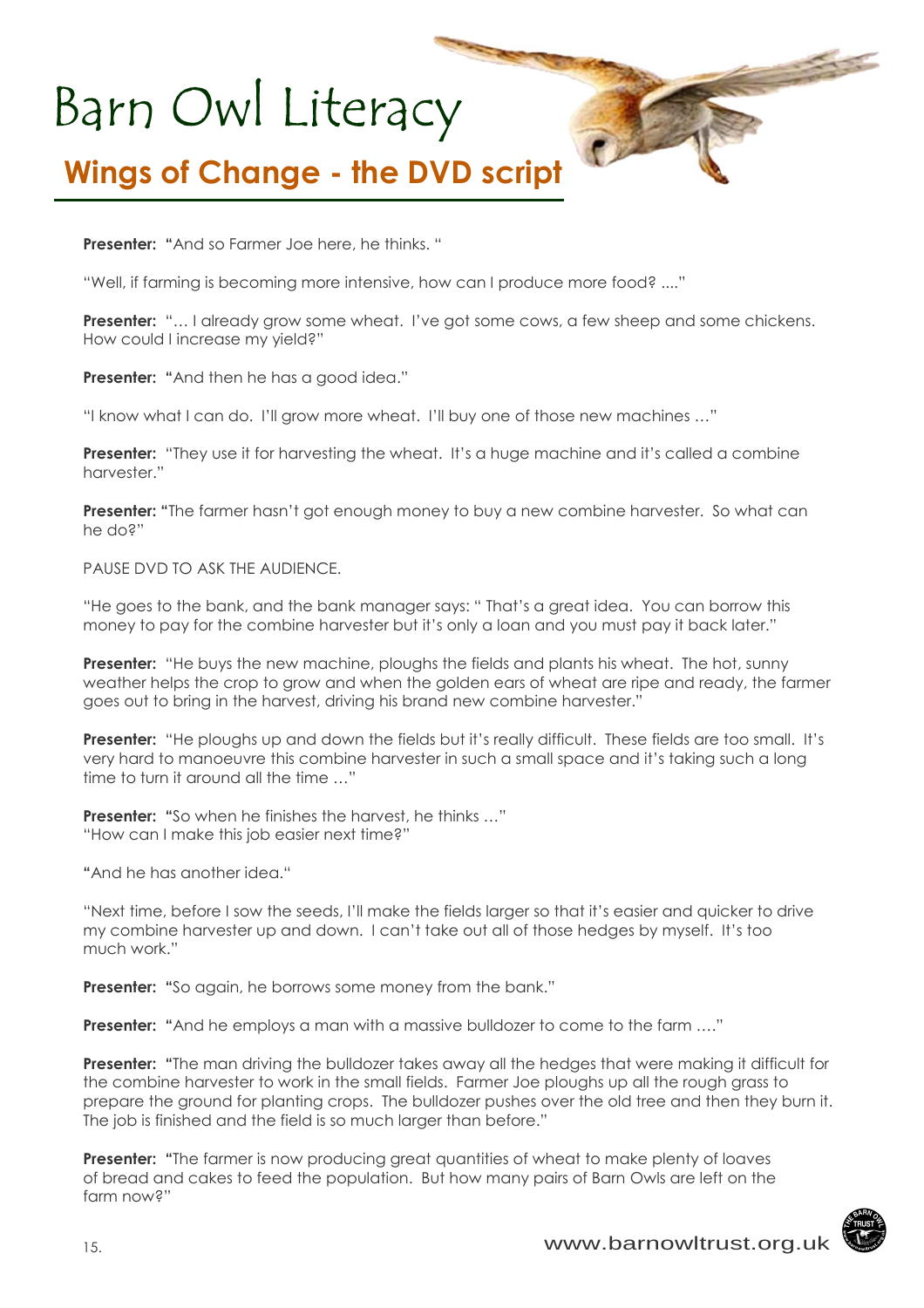### **Wings of Change - the DVD script**

PAUSE DVD TO ASK THE AUDIENCE.

"Well, now only 2 pairs of Barn Owls are left on the farm. The owls in the hollow tree were frightened away by the bulldozer. They flew off and couldn't return as the tree had been burnt down. But at least we've still got 2 pairs of Barn Owls on the farm."

 $\bullet$ 

**Presenter:** "After a little while the farmer is asked to produce more meat on his farm. So the farmer thinks …"

"I know. I'll keep lots of sheep because people enjoy eating roast lamb and lamb chops for dinner!"

**"**Just before he goes to buy the sheep, there are two things you need to know about sheep …"

**Presenter:** "First of all, when they are out in the fields grazing the grass, the sheep nibble it right down to the ground, and this extremely short grass is no good for small mammals which Barn Owls depend on for their food supply."

"Secondly, sheep have a tendency to break out of fields and escape. The farmer needs to find a way to stop the sheep from running away."

**Presenter:** "So, the farmer visits the bank to borrow even more money."

**Presenter:** "He puts up a fence and removes some of the hedges. The fence goes around the wood, along the hedge and all the way up and around the back of the farmhouse and then back down the side of the valley. This is where the farmer will keep his big flock of sheep. The sheep arrive and start to graze the grass intensively. After a few months, all of the long grass has gone. Now the farm has been transformed into large fields with short grass, intensively grazed by all the sheep."

**Presenter:** "OK, we still have 2 pairs of Barn Owls living on the farm. But, something has changed. Why did we have so many Barn Owls on the farm in the beginning? What's changed?"

PAUSE DVD TO ASK THE AUDIENCE.

"Look at it now! The rough long grass and wild flowers have disappeared. Most of the hedges are missing. The habitat for small mammals has been destroyed so now the owls are having trouble finding enough food to eat."

**Presenter:** "One morning the postman arrives with a letter for Farmer Joe. It looks important."

**Presenter: "**Farmer Joe opens it up. It's from the bank which lent Farmer Joe the money. The letter says …"

'Dear Mr Farmer Joe,

After the war you borrowed money from us to buy a combine harvester, bulldoze the hedges, put up a fence and buy a flock of sheep. Then you started to repay the loan but you're not paying it back fast enough.'

**Presenter:** "What? The farmer can't understand this.

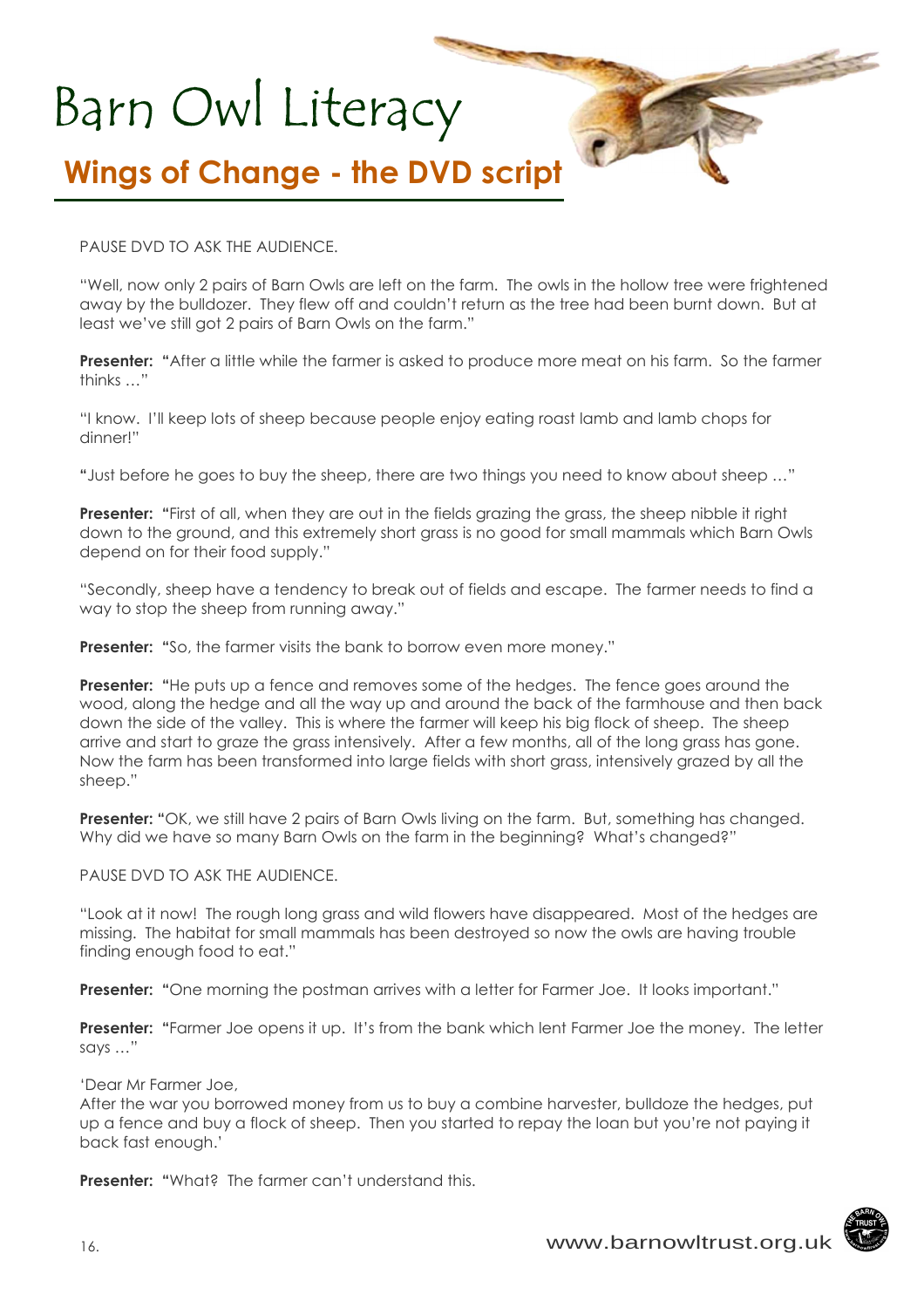#### **Wings of Change - the DVD script**

"Not paying it back fast enough? That's ridiculous! I'm producing plenty of lamb and wheat, and I sell it all. So why haven't I made enough money to pay off my loan?"

 $\bullet$ 

"This doesn't make any sense!"

**Presenter:** "Well, there's a reason why the farmer can't pay the bank and here's David to explain …"

**David: "**Have you noticed how the prices of things can go up and down? Well, it's all about 'supply and demand'. Let's imagine that last night you went to bed hungry because there was nothing to eat for supper. Your tummy was so hungry you could hear it rumbling. In the morning you came down to breakfast and there was still nothing to eat. Then I come in and say …"

**David:** "Look, I have a chocolate cake sliced into 6 and you can all have a piece for £1 each. So you all buy a piece because you're so hungry and I get £6 for selling the whole cake!" "The next night, you have an enormous dinner, and 3 helpings of pudding. This morning you have three bowls of cereal, and you couldn't eat another thing!"

**David:** "This time I come in with 5 chocolate cakes, each divided into 6 slices and I am ready to sell all the cake for £1 a slice. But you all say "Oh no thank you. I am so full I couldn't eat another thing!" I can only sell the slices of cake for 10p each because no-one really wants any. So yesterday I could sell a whole chocolate cake for £6 and today I can only sell a whole chocolate cake for 60p!

The farmer is producing large quantities of wheat and meat, but the farmer can only sell his produce for a reduced price because all the farms are producing lots of food and there is so much of it."

**Presenter:** "Now this is very serious, because if the farmer can't pay off the bank he'll have to sell the farm. What does he do? He worries."

**Presenter:** "But then he has an idea."

"Well, I don't really need this barn any more because I'm storing all my animal food in big black bags in the field now. I'll turn this barn into a holiday cottage to earn some more money."

**Presenter: "**The builders arrive and convert the barn into a holiday cottage. They put in windows and doors and block up the little hole in the end of the barn.

Now people can rent the new cottage for their holidays, and this will increase the farmer's income."

**Presenter: "**But …. how many Barn Owls are left on the farm now?"

PAUSE DVD TO ASK THE AUDIENCE

"We only have one pair of Barn Owls left on the farm, up in the old isolated barn."

(Hold shot for reflective moment)

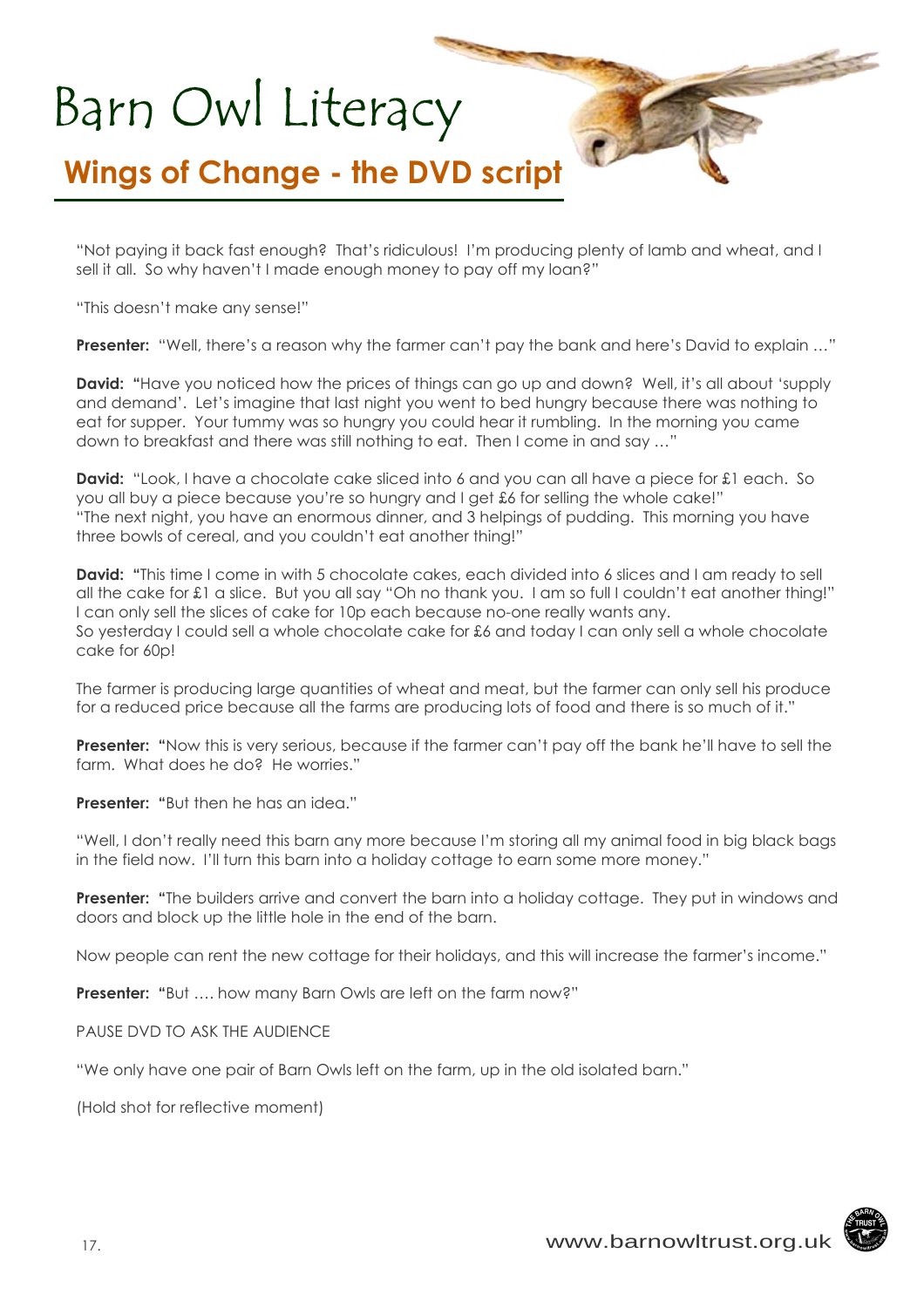#### **Wings of Change - the DVD script**

**Presenter:** "Every year more and more people come to the countryside on holiday. They stay at hotels, camp sites, caravan parks and holiday cottages. This means there are great numbers of people travelling around the country mostly by car, and the roads become incredibly busy. There are long traffic jams. Some people think that the best thing to do when there are too many vehicles on small roads is to build bigger roads!"

 $\bullet$ 

**Presenter:** "Not long after the summer holidays the post van arrives with another letter for Farmer Joe. Again, it looks important."

**Presenter: "This time the letter says ...."** 

'Dear Farmer Joe, The roads are becoming more busy and congested and we need to build a larger road to cope with the extra traffic. A new road is to be built through your farm.' "Farmer Joe is shocked."

"But what about my land?"

**Presenter:** "Farmer Joe is extremely upset that a road is to be built through his farm. Several months later he is woken up by a very loud, deep rumbling noise. It sounds like an earthquake. He looks out of the window across the field …"

**Presenter: "...** and he can see them. Great big yellow diggers and bulldozers and they're coming!"

**Presenter:** "When they reach the farm, they break down the fence, and take away the hedges. Then they drive through the woods and they just push the trees over. The trees are 175 years old and all the woodland animals have to run away as their home is being destroyed. And they don't just build a little country road, they build a great big dual carriageway."

**Presenter: "**By the side of the dual carriageway there are grassy verges. The grass grows **really** long here. What kind of animals like to live in long grass?"

PAUSE DVD TO ASK THE AUDIENCE

"That's right. Mice, voles and shrews. Barn Owls' favourite food."

**Presenter: "Now it's summer time.** 

The pair of Barn Owls left in the old isolated barn have laid their eggs and now they have 3 little owlets."

**Presenter:** "Each owlet needs a great deal of food - about 4 small mammals every night, which is the same amount as a grown Barn Owl. So, if there are 3 little owlets and 2 parents, that's an awful lot of food to find!"

"If each Barn Owl needs to eat 4 small mammals a night, how many does the male Barn Owl need to catch to feed his whole family of 3 owlets and 2 parents?"

PAUSE DVD TO ASK THE AUDIENCE.

"The male Barn Owl needs to catch 20 small mammals every night to feed his family."



 $\rightarrow$